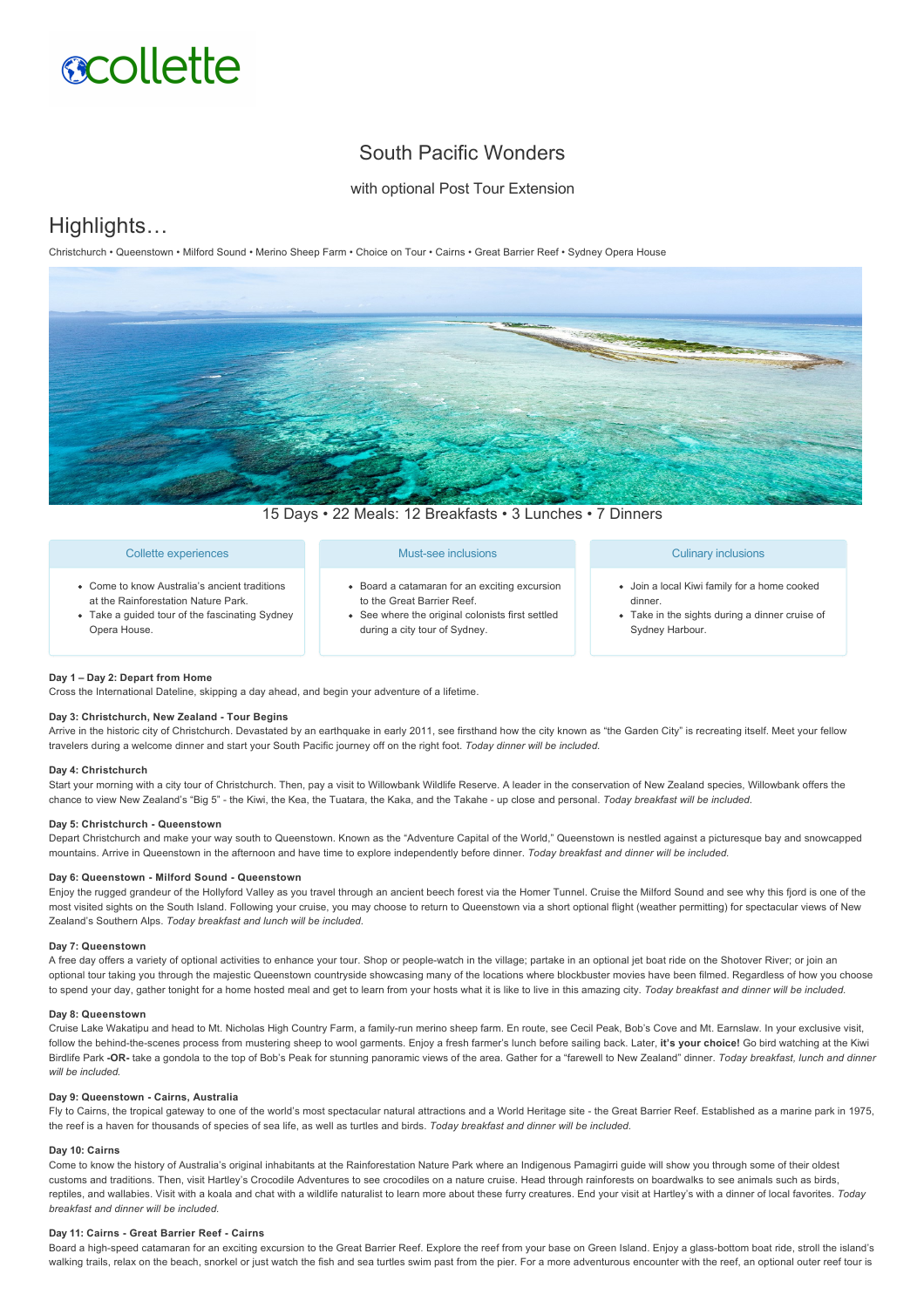#### also available. *Today breakfast and lunch will be included.*

#### Day 12: Cairns - Sydney

The morning is yours. Enjoy your last few hours in Cairns by relaxing and taking in the tropical atmosphere and surrounding neighborhood. Then, fly to the bustling city of Sydney. *Today breakfast will be included.*

#### **Day 13: Sydney**

See where English colonists first settled during a city tour of Sydney, featuring Kings Cross, the Harbour Bridge, Chinatown, the Rocks, Circular Quay, the Botanic Gardens, and the fashionable suburb of Darlinghurst. Take an expert-led tour of the Sydney Opera House, poised majestically on Sydney Harbour. Then, have the chance to join a special presentation at the National Opal Collection. In the evening, consider an optional dinner and engaging performance at the Sydney Opera House. *Today breakfast will be included.*

#### **Day 14: Sydney**

Embrace the exciting city of Sydney during a day of independent exploration. Tonight, say farewell to Australia while on a delightful dinner cruise of Sydney Harbour. Marvel at the scenic vistas of the harbor, showcasing Sydney's magnificent skyline, the iconic Sydney Opera House, and the Harbour Bridge. *Today breakfast and dinner will be included.*

#### **Day 15: Sydney Tour Ends**

Your tour comes to a close today, leaving you with many pleasant memories of a wonderful adventure. *Today breakfast will be included.*

#### Experience It! The Great Barrier Reef

Experience one of the seven wonders of the natural world: The Great Barrier Reef. As the world's largest living organism, find over 2,800 individual coral reef systems which are home to amazingly diverse marine life. From your base on Green Island, there are many ways to explore the Reef at your fingertips. A glass bottom boat ride takes you out to sea and allows you to almost feel as if you were swimming with the fish. Their bright colors look remarkable against the turquoise waters, and the boat reveals it all. Jump in the water to snorkel and really experience the Reef in an immersive way! Stroll along the walking trails, relax on the beaches, or just watch the fish and sea turtles swim past from the pier.

| Your itinerary at a glance                                                                                                                                                                                                                                                                                                                                                        |                                                        | Please Note:                                                                                                                                                                                                                                                                                                                                                                                                                                                                                                                                                                                                                                                               |
|-----------------------------------------------------------------------------------------------------------------------------------------------------------------------------------------------------------------------------------------------------------------------------------------------------------------------------------------------------------------------------------|--------------------------------------------------------|----------------------------------------------------------------------------------------------------------------------------------------------------------------------------------------------------------------------------------------------------------------------------------------------------------------------------------------------------------------------------------------------------------------------------------------------------------------------------------------------------------------------------------------------------------------------------------------------------------------------------------------------------------------------------|
| Days 1, 2                                                                                                                                                                                                                                                                                                                                                                         | Overnight Flight                                       | Economy air rate and schedule are applicable for groups of 10 or more traveling on the same flights and<br>dates.                                                                                                                                                                                                                                                                                                                                                                                                                                                                                                                                                          |
| Days 3, 4                                                                                                                                                                                                                                                                                                                                                                         | Novotel Christchurch Cathedral<br>Square, Christchurch | Single accommodations are limited and are available on a first come, first served basis.<br>To complete your tour, we include roundtrip airport-to-hotel transfers when purchasing our airfare with your<br>tour. If you have arranged for your own air, we are pleased to provide you the option of <i>purchasing</i> these<br>transfers. Please note that all transfers will leave at pre-scheduled times.<br>Due to early arrival times in some cities, rooms may not always be ready for immediate check-in.<br>Previous guests have indicated that a small gift from your area is appropriate and appreciated the night of your<br>home hosted dinner in New Zealand. |
| Days $5-8$                                                                                                                                                                                                                                                                                                                                                                        | Millennium Hotel, Queenstown                           |                                                                                                                                                                                                                                                                                                                                                                                                                                                                                                                                                                                                                                                                            |
| Days $9 - 11$                                                                                                                                                                                                                                                                                                                                                                     | Bailey Crystalbrook Collection Hotel,<br>Cairns        |                                                                                                                                                                                                                                                                                                                                                                                                                                                                                                                                                                                                                                                                            |
| Days 12 - 14                                                                                                                                                                                                                                                                                                                                                                      | Novotel Sydney Darling Square,<br>Sydney               |                                                                                                                                                                                                                                                                                                                                                                                                                                                                                                                                                                                                                                                                            |
|                                                                                                                                                                                                                                                                                                                                                                                   |                                                        | Due to changes in air schedules while on tour, the order of days in the itinerary may change.                                                                                                                                                                                                                                                                                                                                                                                                                                                                                                                                                                              |
| On some dates alternate hotels may be used.                                                                                                                                                                                                                                                                                                                                       |                                                        | The internal flights on this program are not included in the land price of your tour. All air, including internal<br>flights, can be purchased through us.                                                                                                                                                                                                                                                                                                                                                                                                                                                                                                                 |
| <b>Collette's Flagship:</b> Collette's tours open the door to a world<br>of amazing destinations. Marvel at must-see sights, sample<br>regional cuisine, stay in centrally located hotels and connect<br>with new and captivating cultures. These itineraries offer an<br>inspiring and easy way to experience the world, where an<br>expert quide takes care of all the details. |                                                        | Please be advised many airlines do not provide advance seat assignments until check-in at the airport.<br>Advance seating will be subject to the airline's terms and conditions.<br>Please be aware that if your flight schedule is via Dubai or if you are stopping over in Dubai and are carrying<br>narcotic drugs, controlled or semi-controlled drugs, then you will be required to complete an electronic form<br>prior to entering the country, to obtain approval to carry medication. Please use the link                                                                                                                                                         |
|                                                                                                                                                                                                                                                                                                                                                                                   |                                                        | http://www.mohap.gov.ae/en/services/Pages/361.aspx to view the guidelines. A user's guide is available to<br>explain the application and the supporting documents required.<br><b>IDENTIFICATION</b>                                                                                                                                                                                                                                                                                                                                                                                                                                                                       |

Passports and visas are required for this tour at your expense. Certain countries require a minimum of 6 months passport validity from date of return home. You are strongly urged to contact the appropriate consulate for details. Visit [www.travel.state.gov](https://itinerary.collette.com/Documents/Flyer/14133/USD/www.travel.state.gov) for the U.S. State Department for the latest details about passports and visa requirements.

IMPORTANT: We recommend that our guests traveling abroad take a photocopy of their passport and applicable visas. It should be packed separately from your actual passport and visa. We also recommend leaving a copy at home with your emergency contact.

#### **Visa Requirements:**

US and Canadian citizens: ETA's (Electronic Travel Authority) are required for this tour.

For your Australia ETA: Travel Agents that have access to a CRS system can process your ETA at no charge or they may call the guest's airline no earlier than 30 days prior to departure (credit card is required). If you do not have access to a CRS system, you will be supplied with an ETA form and asked to fax this information back to us 45 days prior to departure. Please send the fax in care of the Australian ETA Coordinator at fax 401-727-4745. Please include the (required) Reservation Number, Passport Number, Nationality, Date of Birth, Gender, Country of Birth, Passport Expiration Date, Family or Last Name (as shown on passport), First and/or Middle Name Given (as shown on your passport) and Issuing Authority.

For travel to New Zealand, your NZeTA must be processed in advance through the New Zealand Immigration online system by visiting <https://nzeta.immigration.govt.nz/> (approximate cost of 12 NZD) or through their mobile app NZeTA (approximate cost of 9 NZD) in addition to Tourism Levy of 35 NZD. Rates are approximate and can be changed at any time based on governing authority.

The overall activity level of this tour is a level 2. This means you like a balanced approach to travel. You feel confident walking at least 30-45 minutes at a time over a variety of terrains – from cobblestone streets to easy pathways; a couple of hills or a few flights of stairs. You're comfortable walking a few city blocks at a time, but need some time to unwind and relax.

Extend your vacation with...

Optional 4 Days 3-Night Fiji Post Tour Extension Rate: \$1,299.00 per person, double, land & air inclusive

4 Meals: 3 breakfasts, 1 Dinner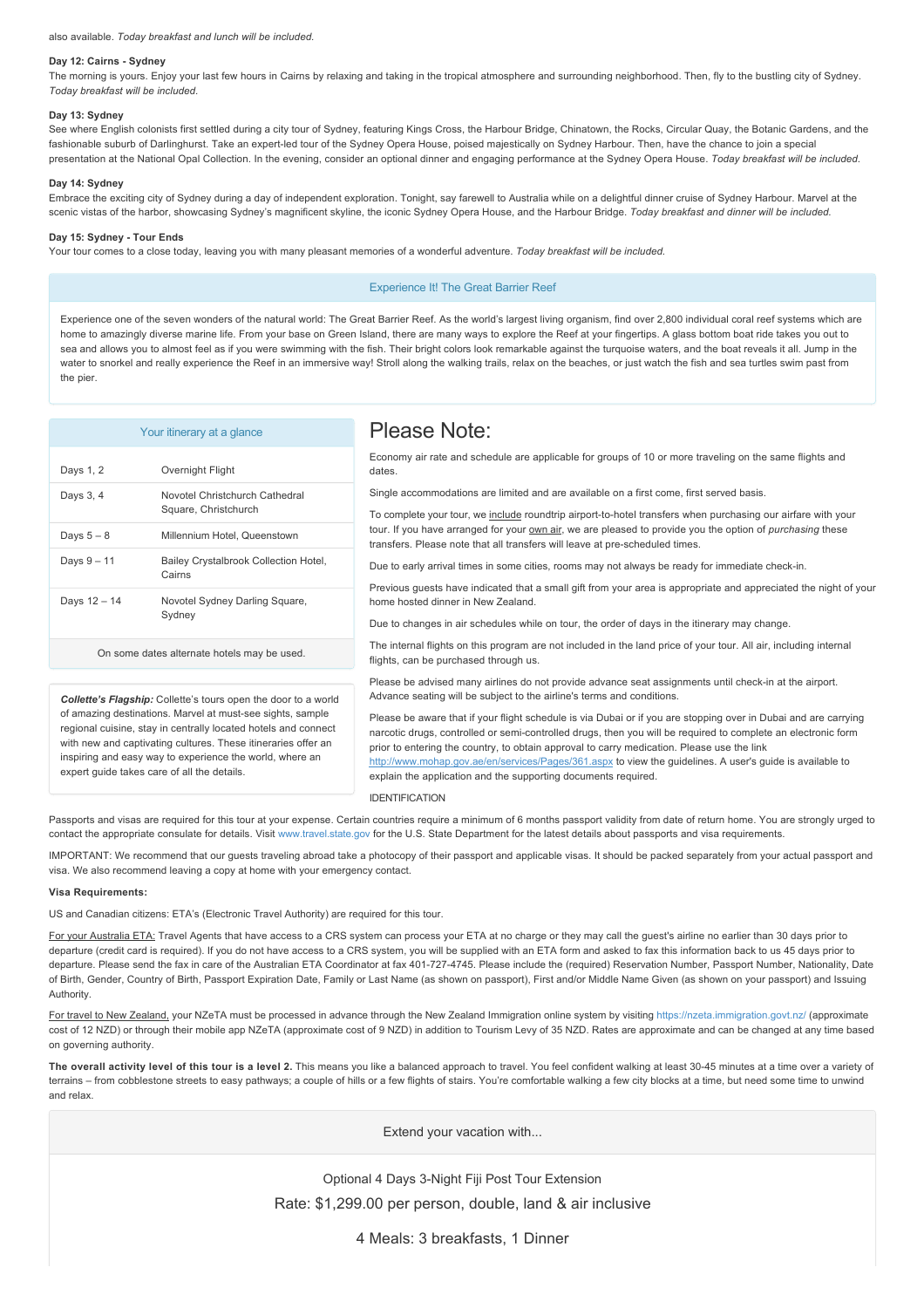#### Day 15: Sydney - Nadi, Fiji

Arrive in the beautiful tropical paradise of Fiji. Fijians are warm and friendly, with a welcoming, vibrant culture. The expansive sandy beaches and clear ocean waters draw visitors from around the world. Now's your time to sit back and recharge from your South Pacific journey.

### **Day 16: Fiji**

Your day is free to discover everything that your resort has to offer. Relax by the beach and pool, or choose one of the many fun, adventurous activities available to you from the hotel activities desk. The friendly concierge will help you get the most out of your time. Tonight, enjoy a lovely dinner. *(B, D)*

#### **Day 17: Fiji**

Enjoy another day of rest and relaxation. Today is your final day in Fiji to unwind before returning home. *(B)*

#### Day 18: Fiji - Tour Ends

Your time in Fiji comes to an end today. *(B)*

#### Please Note:

Single accommodations are limited and are available on a first come, first served basis.

Due to flight schedules, on some departures the optional Fiji extension is 2 nights and is slightly lower priced.

We reserve the right to cancel this extension if a minimum of 6 passengers is not met to operate.

Extensions are subject to availability and applicable charges at time of request.

Independently explore this destination! While this extension is not hosted or guided, it is intended to give you freedom and flexibility to explore a destination – or return to a favorite one.

A local representative will accompany you from the airport to the hotel and be available at designated times.

Air inclusive rate is valid for guests who have purchased our air package for the full tour. Rate will vary for those who have purchased their own air.

**The overall activity level of this extension is a level 1.** This means you can handle at least one flight of stairs, board a coach, and walk for 15-30 minutes at a time with little difficulty.

## Important reservation information:

#### IDENTIFICATION

Passports and visas are required for this tour at your expense. Certain countries require a minimum of 6 months passport validity from date of return home. You are strongly urged to contact the appropriate consulate for details. Visit [www.travel.state.gov](https://itinerary.collette.com/Documents/Flyer/14133/USD/www.travel.state.gov) for the U.S. State Department for the latest details about passports and visa requirements.

IMPORTANT: We recommend that our guests traveling abroad take a photocopy of their passport and applicable visas. It should be packed separately from your actual passport and visa. We also recommend leaving a copy at home with your emergency contact.

**\*Airfare:** For your convenience, we offer airfare for purchase with all vacation packages. If you purchase an air inclusive program, your airfare will be quoted inclusive of all fuel, taxes and fees. Your rates are subject to change until paid in full. Preassigned seats are limited and may not be available on every flight or departure date.

**Checked Baggage Charges:** Some airlines may impose additional charges if you choose to check any baggage. Please contact your airline or refer to its website for detailed information regarding your airline's checked baggage policies.

Cancellation Charges for this tour: After your seat reduction date has passed, a non-refundable deposit will be retained. For Cancellation between 60-16 days prior to departure: cancellation fee of 30% of total price. For cancellation between 15-1 days prior to departure: cancellation fee of 50% of total price. For cancellation on the day of departure and after: 100% of total price. For Ocean Cruises: For cancellation between 90-61 days prior to departure: cancellation fee of 35% of total price. For cancellation between 60-31 days prior to departure: 60% of total price. 30 or fewer days prior to departure: 100% of total price. For River Cruises: including Europe, Russia, Egypt and China, 90-61 days prior to departure: cancellation fee of 50% of total price. For cancellation between 60-31 days prior to departure: cancellation fee of 85% of total price. For cancellation 30 or fewer days prior to departure: cancellation fee of 100% of total price. For Galapagos and Antarctica: A cancellation fee of 60% will apply for cancellation between 120-90 days prior to departure; A cancellation charge of 100% will apply for cancellation less than 90 days prior to departure. Cancellation protection is highly recommended and must be purchased at time of deposit. Air rates are subject to change until tour is paid in full. If Travel Protection Plan has not been purchased and a reservation is cancelled for any reason prior to departure - Air is 100% non-refundable once paid in full. Cancellation charges also apply to reservations made for "pre" and "post" night accommodations. Payment of a Per Person Travel Protection Plan Fee guarantees a full refund of all payments (including deposit), except the Travel Protection Plan Fee itself, made to Collette for travel arrangements in case of cancellation of your travel plans for any reason prior to the day of departure. The Travel Protection Plan Fee with Air only covers airline tickets you have purchased from Collette. Exception: If you originally purchased nonrefundable airline tickets, Part B of the Travel Protection Plan may provide a refund for the airline tickets, taxes, or fees in the event of a cancellation for a covered reason (see Part B for more details). The Travel Protection Plan Fee does not cover any single supplement charges which arise from an individual's traveling companion electing to cancel for any reason prior to departure. However, the Part B travel insurance includes a single supplement benefit of \$1,000 for certain covered reasons as detailed in Part B. In this case, the single supplement will be deducted from the refund of the person who cancels. Division of this charge between the two passengers involved is solely their responsibility. If insufficient funds are deducted from the canceling client, the traveling client will be charged the remaining portion of the single supplement. Cancellation waiver protects you from penalties in the event you have a need to cancel your entire inclusive tour package up to the day prior to departure. Cancellation waiver does not indemnify you from penalties if you chose to cancel partial tour components or air. If you chose to partially cancel your vacation, you will be responsible for a revision fee as well as any penalties that are incurred at the time of the cancellation. Upon cancellation of transportation or travel services where you, the customer, are not at fault and have not canceled in violation of the terms and conditions above, you will be refunded 100%. Please see your sales agent for more information, or review our brochure for details.

Responsibilities: Collette monitors security situations around the world as well as government travel advisories. Conditions may require Collette to change or even cancel trips. You accept the risks involved in travel, both foreign and domestic, and accept responsibility for your own travel decisions. Guests may be required to review and sign a participation agreement prior to engaging in certain activities on the trip.

Neither Collette Travel Service, Inc., its affiliated entities and its and their employees, shareholders, officers, directors, successors, agents, and assigns (collectively "Collette"), own or operate any person or entity which is to or does provide goods or services for these trips. You agree to be bound by the conditions of carriage for all transportation providers. Collette does not maintain control or operate the personnel, equipment, or operations of these suppliers it uses and as such Collette assumes no responsibility for and cannot be held liable for any personal injury, death, property damage or other loss, accident, delay, inconvenience, or irregularity which may be occasioned by reason of (1) any wrongful, negligent, willful or unauthorized acts or omissions on the part of any of the suppliers or other employees or agents, (2) any defect in or failure of any vehicle, equipment, or instrument owned, operated or otherwise used by any of these suppliers, or (3) any wrongful, willful or negligent act or omission on the part of any other party. Client shall indemnify and hold harmless Collette Travel Service, Inc., its affiliated entities and its and their employees, agents, shareholders, officers, successors and assigns (collectively "Collette"), from all suits, actions, losses, damages, claims or liability for any personal injury, death, property damage or other loss, accident, delay, inconvenience or irregularity which is occasioned by any negligent acts or omissions of Collette arising out of any goods or services provided for this or these trips. Additionally, responsibility is not accepted for losses or expenses due to sickness, lack of appropriate medical facilities or practitioners, weather, strikes, theft or other criminal acts, war, terrorism, computer problems, or other such causes. Other risks may arise such as, but not limited to, hazards of traveling in foreign countries including undeveloped areas, the hazards of travel by aircraft, bus, van, train, automobile or other motorized vehicle, differing safety standards, sickness, criminal acts committed by others, allergic reactions, and/or animal encounters. You are voluntarily participating in the tour and Collette, and as lawful consideration for the agreement to travel with Collette, you agree not to make a claim against Collette, its related companies, officers and employees for injuries, death, or any other claim and agree to release Collette, its related companies, officers and employees from any such claim. This release is binding on all members of your traveling party, as well as your Estate and heirs and this provision shall be enforceable even after your trip has ended. If you make your own air reservations, Collette is not responsible and shall provide no refund if your flight schedule changes so that you are not able to enjoy the entirety of your tour. All services and accommodations are subject to the laws of the country in which they are provided. Collette reserves the right to make changes in the published itinerary whenever, in their sole judgment, conditions warrant, or if Collette deems it necessary for the comfort, convenience, or safety of the tour. Collette reserves the right to withdraw any tour announced. Collette reserves the right to decline to accept any person as a member of the tour, or to require any participant to withdraw from the tour at any time, when such action is determined by the Tour Manager to be in the best interests of the health, safety, and general welfare of the tour group or of the individual participant. If you are traveling with children, you are solely responsible for their behavior and